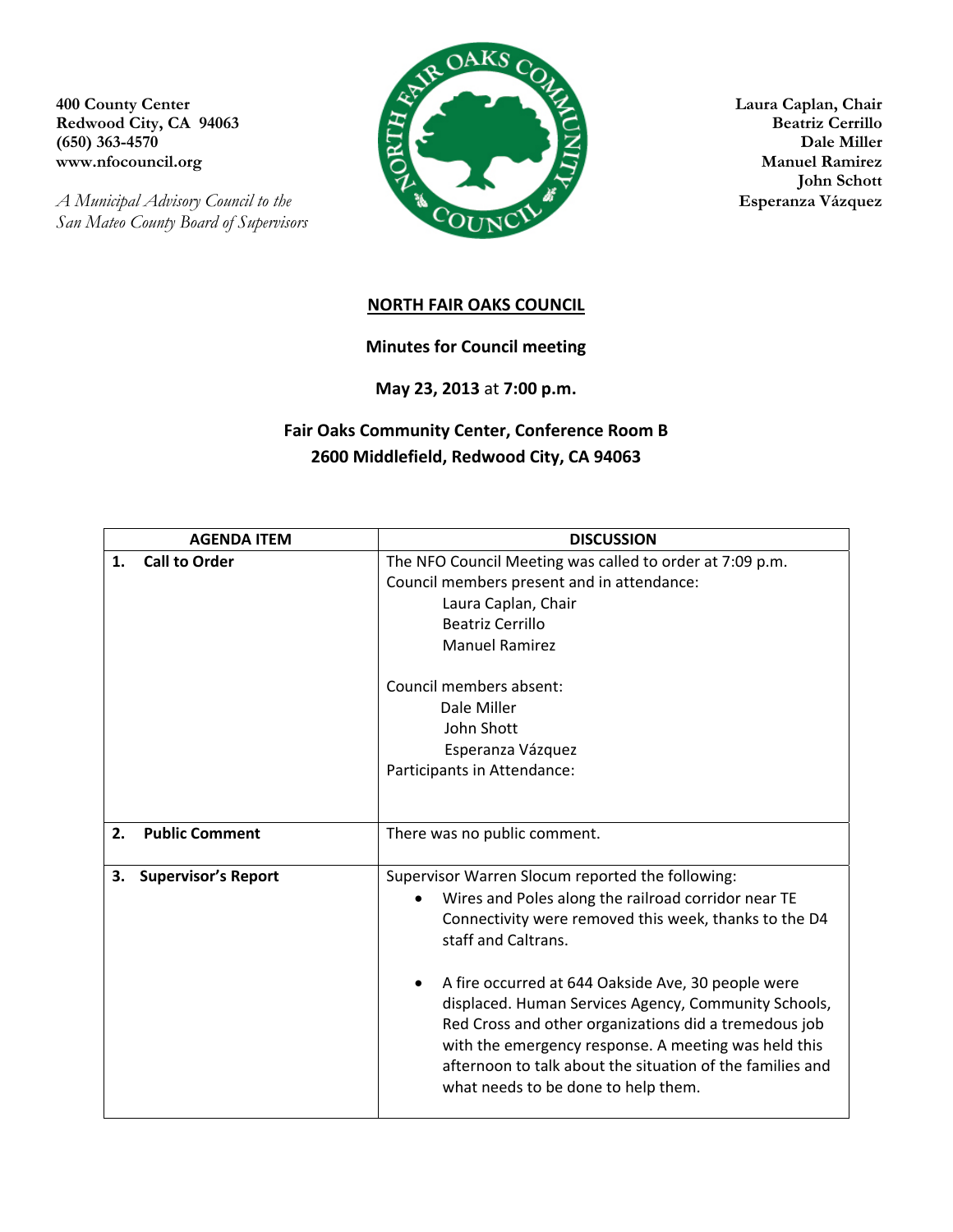|                                     | The Board of Supervisors voted in April to establish a<br>Poet Laurete for the County of San Mateo. |
|-------------------------------------|-----------------------------------------------------------------------------------------------------|
|                                     |                                                                                                     |
|                                     | The County's First 5 Program have approved a grant of                                               |
|                                     | \$100,000 to \$200,000 to the Sequoia Adult School Early                                            |
|                                     | Learning Program, which will run from 2013-2014.                                                    |
|                                     | D4 staff is working with community coordinators at each                                             |
|                                     | school in North Fair Oaks to host office hours. Dates and                                           |
|                                     | times will be announced once the logistics are finalized.                                           |
| <b>Councilmember's Report</b><br>4. | Council member Ramirez announced the following:                                                     |
|                                     | Kermes Dia del Nino was a success. He estimates that                                                |
|                                     | more than 1000 attended the event. The event raised                                                 |
|                                     | about \$15,000, which will go toward buying iPads and                                               |
|                                     | computers for the library.                                                                          |
|                                     | Fair Oaks Clean-up event will take place on June 1 <sup>st</sup> . The                              |
|                                     | estimated number of participants will be from 150-200                                               |
|                                     | people. The participants will meet at the Fair Oaks                                                 |
|                                     | Community Center and be assigned to different                                                       |
|                                     | locations. Food will be provided to all participants.                                               |
|                                     |                                                                                                     |
|                                     | Would like to start a fundraising event for the families                                            |
|                                     | that were affected by the fire on Oakside Ave.                                                      |
|                                     | Councilman Ramirez will contribute \$250 to kick off the                                            |
|                                     | campaign.                                                                                           |
|                                     | Council member Cerillo announced that she attended a parking                                        |
|                                     | workshop, which she noted not a lot of families showed up due                                       |
|                                     | to conflict of another meeting that took place during the same                                      |
|                                     | time. The workshop was an opportunity for public comment, to                                        |
|                                     | identify needs, and to strategize for alternatives for parking in                                   |
|                                     | North Fair Oaks. She also attended a zoning meeting, in which                                       |
|                                     | talked about understanding the concept of zoning in North Fair                                      |
|                                     | Oaks.                                                                                               |
|                                     | Chair Caplan announced the next zoning meeting will take place                                      |
|                                     | on June 4 <sup>th</sup> at the Fair Oaks Community Center at 6:00 p.m.                              |
| <b>Sheriff's Report</b><br>5.       | Lt. Reid announced that the Gang Task Force will be out during                                      |
|                                     | the summer through September. It will be comprised of two                                           |
|                                     | teams recruited from all over the county to go around San                                           |
|                                     | Mateo County four nights a week.                                                                    |
|                                     | Lt. Reid also announced burglaries are down in North Fair Oaks.                                     |
|                                     | He encouraged everyone to lock their doors now that summer is                                       |
|                                     | around the corner.                                                                                  |
|                                     |                                                                                                     |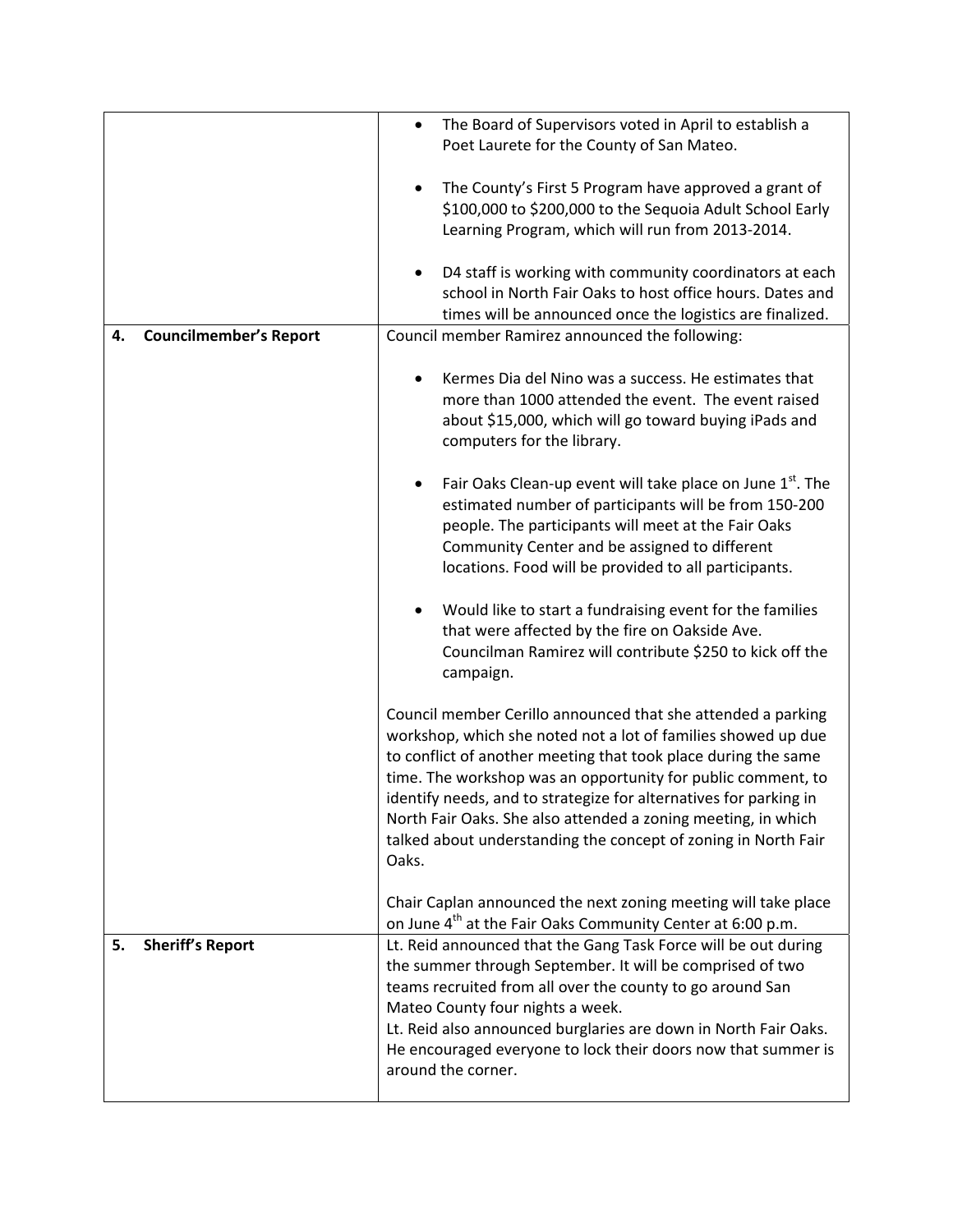|                                        | The Sheriff's Office started enforcement of massage parlors in       |
|----------------------------------------|----------------------------------------------------------------------|
|                                        | North Fair Oaks. Currently four have been suspended for at least     |
|                                        | ten days. There will be continued enforcement and inspections.       |
| <b>CSA-8 Budget presentation</b><br>6. | Anne Stillman, Public Works Deputy Director in charge of waste       |
|                                        | management protection and responsible for overseeing the CSA-        |
|                                        | 8, provided an overview of the CSA-8 budget:                         |
|                                        |                                                                      |
|                                        | CSA-8 was formed in November 1972 upon the                           |
|                                        | dissolution of the Dumbarton Fire Protection District.               |
|                                        | The area was comprised of the north region of the                    |
|                                        | Dumbarton Spur. From the property tax, one percent is                |
|                                        | allocated towards CSA-8 services. Initially the services             |
|                                        | only included fire protection but eventually, the powers             |
|                                        | of the CSA-8 were expanded to include not only fire                  |
|                                        | protection but also garbage collection.                              |
|                                        | In 1982, the area south of the Dumbarton Spur was<br>$\bullet$       |
|                                        | annexed into CSA-8. One distinction between the two                  |
|                                        | regions is that each area receives fire protection from              |
|                                        | different fire districts.                                            |
|                                        | Of the 1 percent, 16 percent goes towards CSA-8.                     |
|                                        | In 1998, a contract was signed between the county and                |
|                                        | the city of Redwood City was made, which stipulates                  |
|                                        | that the city of Redwood City will be paid 32 percent of             |
|                                        | the 16 percent of the 1 percent for fire protection in the           |
|                                        | upper region of the Dumbarton Spur. The Southern                     |
|                                        | region receives fire protection from the Menlo Park Fire             |
|                                        | District.                                                            |
|                                        | Public Works administers CSA-8 on behalf of the board.               |
|                                        |                                                                      |
|                                        | LAFCO conducted a report in 2011 and produced a list of<br>$\bullet$ |
|                                        | active services that CSA-8 provides which includes                   |
|                                        | maintenance on Fair Oaks Community Center,                           |
|                                        | maintenance for the playground at Garfield school,                   |
|                                        | graffiti abatement, and community policing.                          |
|                                        |                                                                      |
|                                        | The payment structure of 32 percent continues to create<br>٠         |
|                                        | a surplus of tax property revenue. As a result of CSA-8              |
|                                        | currently has a fund balance of 4 million.                           |
|                                        |                                                                      |
|                                        | Over time there have been numerous one-time projects,                |
|                                        | which have been approved by the board and included                   |
|                                        | community input on services for the area.                            |
|                                        |                                                                      |
|                                        | Currently there has been a deficit for the current fiscal            |
|                                        | year of about 58,000.                                                |
|                                        |                                                                      |
|                                        |                                                                      |
|                                        |                                                                      |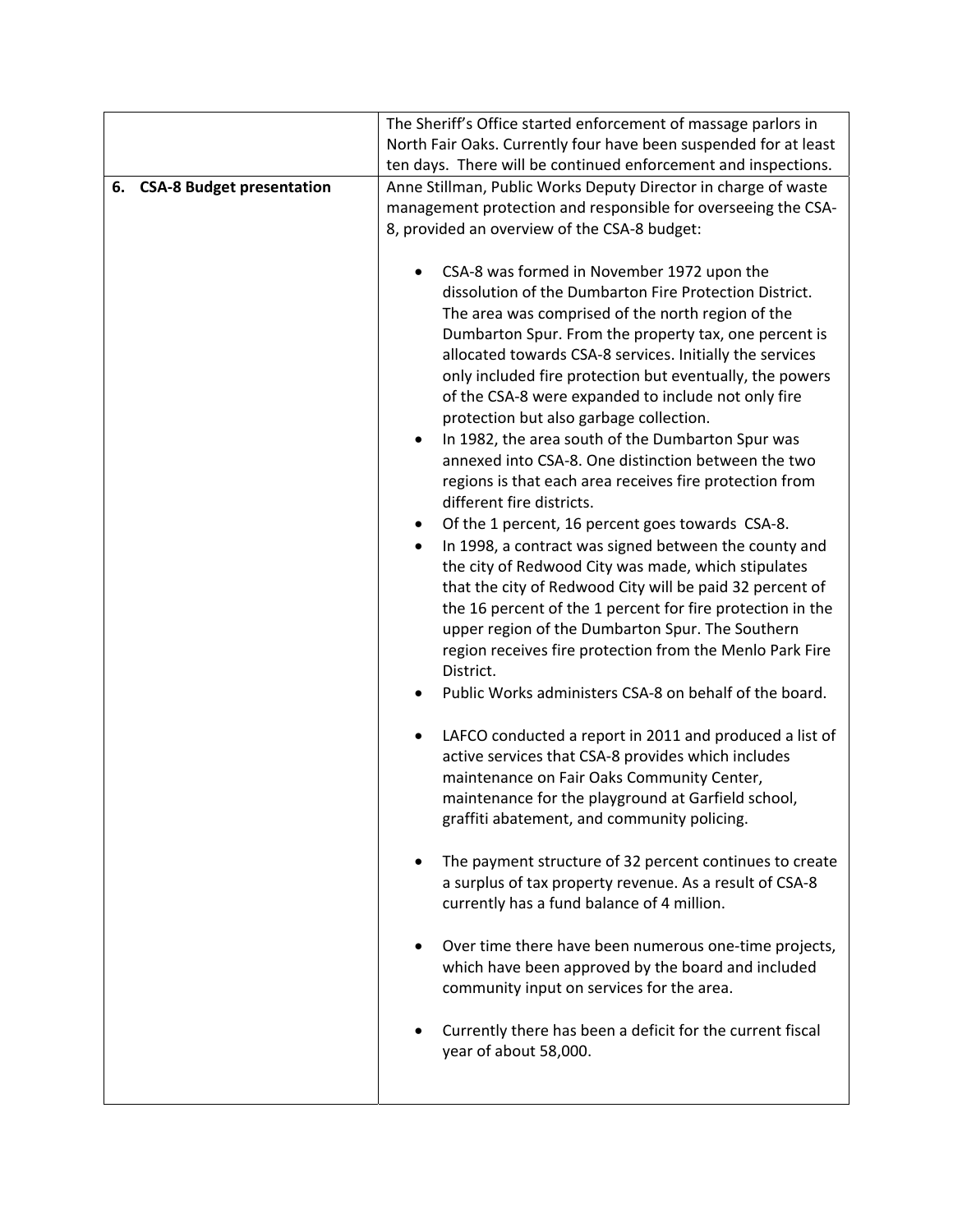| <b>German American International</b><br>7. | Laura Voughn, Board member of the German American                                                                                                                                                                                                    |
|--------------------------------------------|------------------------------------------------------------------------------------------------------------------------------------------------------------------------------------------------------------------------------------------------------|
| <b>School</b>                              | International School (GAIS) provided an overview. GAIS Menlo                                                                                                                                                                                         |
|                                            | Park for 20 years lease on O'Connor Ave. This year Menlo Park                                                                                                                                                                                        |
|                                            | School District has terminated their contract. Have looked in                                                                                                                                                                                        |
|                                            | Edison way as a potential site for the school. Timeframe                                                                                                                                                                                             |
|                                            | overview of the school, site plans and preliminary ideas.                                                                                                                                                                                            |
|                                            | School founded in 1988 by American and German families.                                                                                                                                                                                              |
|                                            | Non-profit private school with 315 students in Preschool through<br>8 grade. Average class size is 14 students. Highly educated and<br>accredited teachers.                                                                                          |
|                                            | Core Values of the school: Collaboration, responsibility, honesty,<br>tolerance & respect, reliability, honesty, and sincerity.                                                                                                                      |
|                                            | What's unique at GAIS is international community, International<br>Baccalaureate, Worldwide Transition, and Bilingual/Trilingual<br>environment.                                                                                                     |
|                                            | Benefits for the NFO Community:                                                                                                                                                                                                                      |
|                                            | Alternative school for the NFO community will have the<br>opportunity to use our sport facilities after school. The school<br>will be open to the NFO community. Additional conference and<br>meeting space will be available for the NFO community. |
|                                            | Traffic mitigation will be a problem but there will be a traffic<br>policy in place. Families coming from the south will be coming on<br>Bay Road and turning left on 5 <sup>th</sup> Ave and turning left on Edison<br>Ave.                         |
|                                            | Families coming from the north will drive on Middlefield Road<br>and turn left on 5 <sup>th</sup> Ave and turn right on Edison Ave.                                                                                                                  |
|                                            |                                                                                                                                                                                                                                                      |
| <b>South Clinic</b><br>8.                  | Jonathan Mesinger, San Mateo Medical Center announced<br>largest building                                                                                                                                                                            |
|                                            | Combining three clinics                                                                                                                                                                                                                              |
|                                            | County is a 30 year lease and not coming out of the general<br>funds. Challenge for Willow patients but working on solving the<br>problem.                                                                                                           |